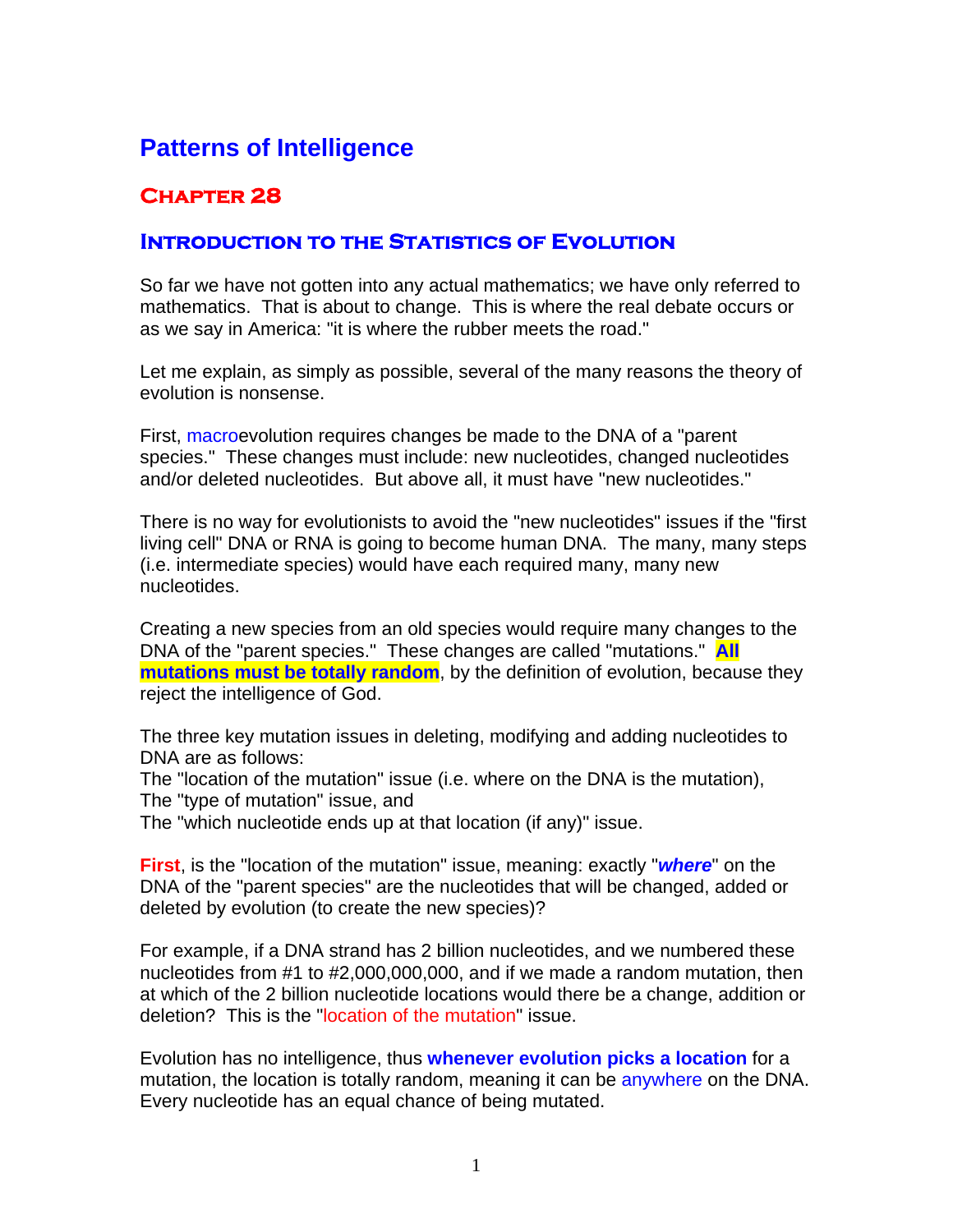Randomness (i.e. mutations) does a very, very poor job in choosing the correct location for a mutation because evolution has no clue where the mutation should happen, nor does evolution care because it has no direction and no intelligence!!

For example, suppose the new species needed a change to a nucleotide in location #1,543,233,212, but suppose the change (i.e. mutation) occurred in location #982,908,143. That mistake does not "fix" the incorrect nucleotide, *plus* it damages a good nucleotide that we didn't want to change!!

As we try to change a nucleotide in the chosen location, a vast, vast number of errors will occur before we accidentally change the correct nucleotide.

The location issue turns out to be the most important issue in this discussion, as will be seen below.

**Second**, for each mutation in a location, what is the "type of mutation" that will occur. These are the three "types of mutations":

**Type 1)** A mutation can change an existing nucleotide (e.g. an 'A' can be changed into a 'G');

**Type 2)** A mutation can add a nucleotide (e.g. a 'T' can be added between two existing nucleotides);

**Type 3**) A mutation can delete an existing nucleotide (e.g. a 'C' can be deleted).

**Third**, for type 1 and type 2 mutations, what nucleotide will result at that location from the mutation, an A, C, G or T? This is the "which nucleotide ends up at that location" issue. Of course, if there is a deletion, there will be no nucleotide at that location and we are concerned about which type of nucleotide was deleted.

We can summarize some of this with examples:

1) Will a mutation (at a random location) change an existing nucleotide, and if so, what will the new nucleotide be (on the DNA), or

2) Will a mutation (at a random location) insert a new nucleotide into the DNA and what will the new nucleotide be, or

3) Will a mutation (at a random location) delete an existing nucleotide on the DNA and which type of nucleotide was deleted.

As a more complete example, the new species may need a nucleotide *changed* from an 'A' into a 'T' in location #1,543,233,212. But the mutation may *delete* a 'G' in location in #982,908,143!!

Not only has this not fixed the nucleotide in location #1,543,233,212, but a perfectly good nucleotide at location #982,908,143 was deleted, thus possibly damaging the functionality of the DNA!!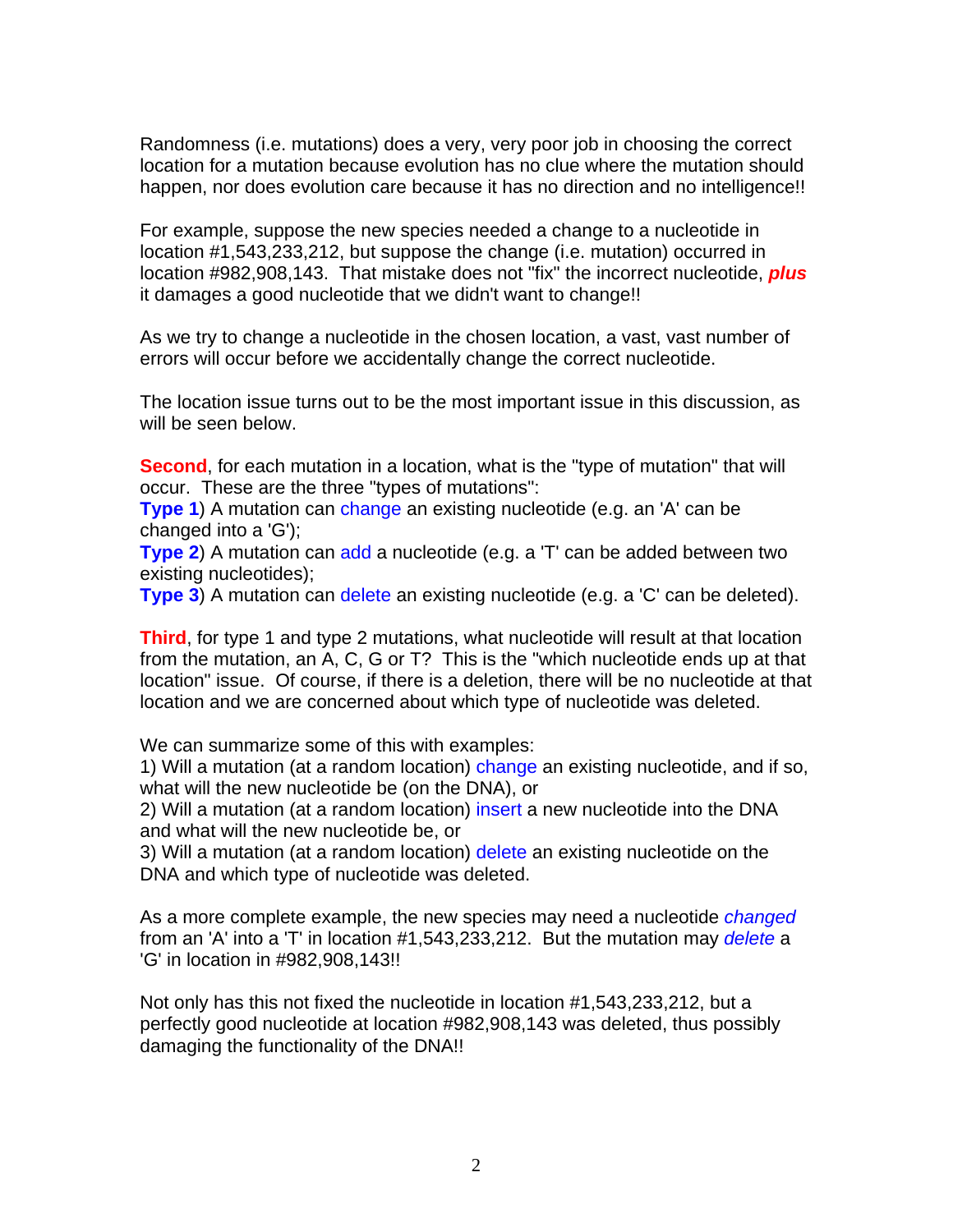This is not a good thing to happen to the new species because the deletion has likely damaged the functionality of the DNA and has certainly not fixed it.

Every time evolution creates a new species, several new highly sophisticated genes must be created (note that the nucleotides in a gene are clustered together, but statistically, randomness does not cluster mutations).

Furthermore, the old "morphing of the embryo" algorithms (which are part of the DNA sequence) need to have *incredibly precise changes* made to them, as we saw above.

Changing the old "morphing of the embryo" algorithm is like changing the compiled code of an incredibly complex computer program, but with the changes being made totally randomly.

"Randomness" and "precision" (which requires intelligence) do not yield the same results!!

Let us dig deeper into these concepts before giving you a test.

#### **The "Prime Directive" of the Post-DNA Debate**

The "Prime Directive" of Evolution: If evolution were true, scientists should be able to look at two animals (which have a parent-child relationship on the phylogenetic tree) and easily demonstrate how the DNA of the parent species could randomly mutate into the DNA of the child species.

That is so important I am going to repeat it because it is central to the post-DNA evolution debate:

**The "Prime Directive" of Evolution:** *If evolution were true, scientists should be able to look at two animals (which have a parent-child relationship on the phylogenetic tree) and easily demonstrate how the DNA of the parent species could randomly mutate into the DNA of the child species.* 

The reason it has to be "easy" is because evolution claims it has happened many millions of times, **with few or no failures**, and something highly improbable is not likely to happen a single time in a few million years timeframe. Thus, evolution must be shown to be "easy," meaning very accurate every time.

As mentioned, there must be very, very few errors in this process or there would be **billions of "dead" animals** which were **born as mutated forms of valid animals** but had flawed mutations to their DNA such that they could not mate with any other animal.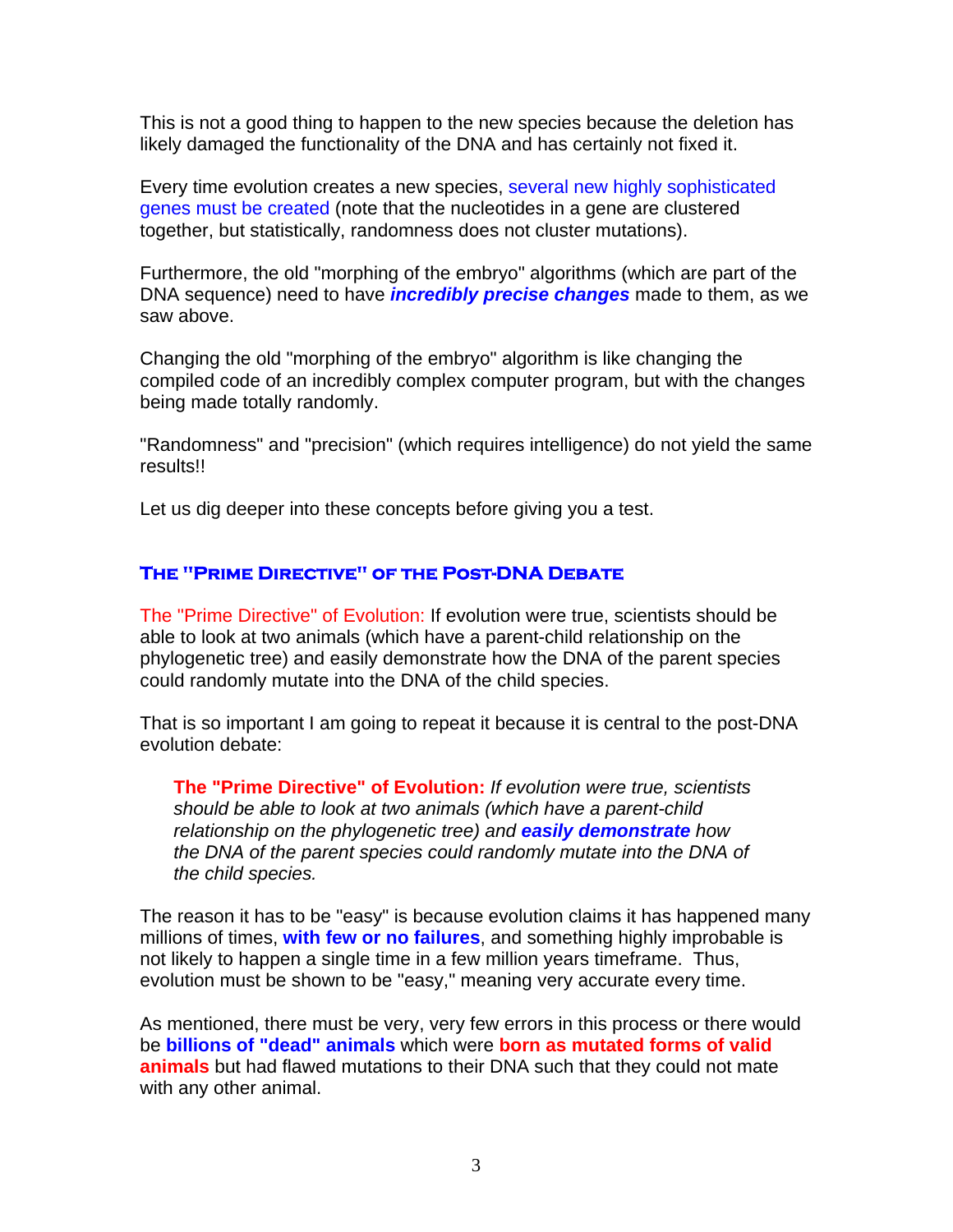This is the "prime directive" of the post-DNA evolution debate. Scientists must demonstrate how easy it is to take existing DNA, randomly mutate it and then end up with new and improved intelligence on the new DNA!!

This is the heart and sole of macroevolution after the discovery of DNA.

The mutations to create a new species have to occur in *pinpoint locations* on the DNA, the *correct type of mutations* must occur and the *correct nucleotides* must end up (or be deleted) in the correct locations on the DNA.

The key word is "*randomly*"!! How do you "*randomly*" make incredibly *precise* changes to existing DNA in order to create new and improved DNA?

This is the oxymoron of oxymorons. It is equal to the phrase: "randomly precise."

The word "randomly" means exactly the opposite of "precise," yet with evolution "random" mutations must be incredibly "precise." The concept of "randomly precise" (or "random precision") is the quintessential oxymoron.

In short, evolutionists must demonstrate and prove how an animal with perfectly good DNA (the "parent" species) can have its DNA randomly mutated and end up with a new and improved species (the "child" species).

The "child species" are always considered to have superior DNA to the DNA of the "parent species," meaning the DNA of the child species is always an *improvement* (not just a change) over the DNA of the parent species. This makes the claims of evolution more absurd.

### **Applying the Three Key Mutation Issues**

Now let us apply the three key issues related to mutations to the issue of improving the DNA of a parent species to test the feasibility of the "prime directive" of evolution.

According to evolution, every location on the 2 billion nucleotide DNA (assuming the parent species has 2 billion nucleotides) must have the same probability of being chosen as the location of the mutations because the new child DNA will likely have many changes scattered throughout the parent DNA and evolution doesn't have a clue where to make the changes, what kind of changes to make or what nucleotides need to end up in each location.

For example, let us say that we want to *change a specific nucleotide.* We must *first* pick a *"random location"* on the DNA (e.g. nucleotide #45,119,004), then the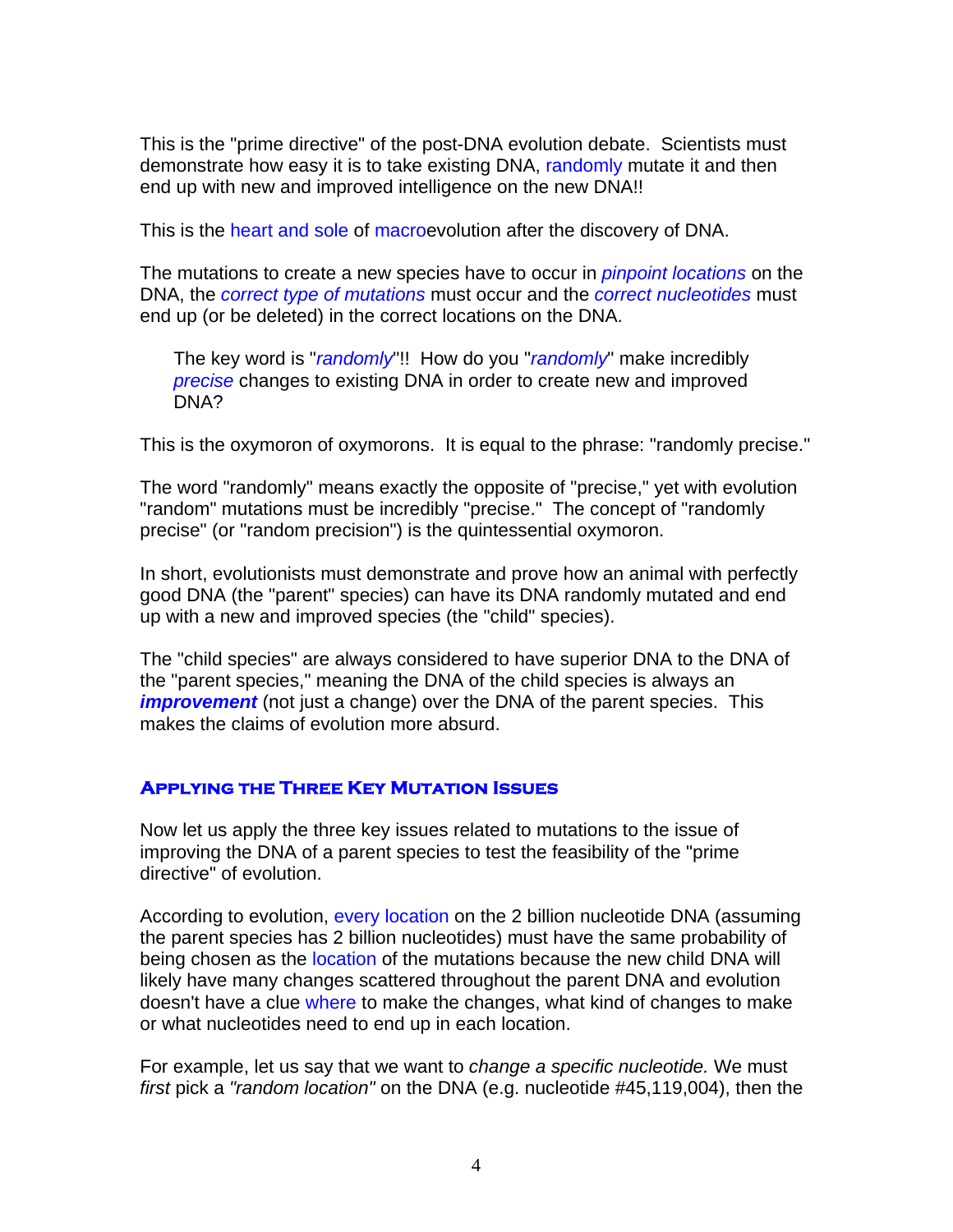mutation must *change* that nucleotide to a new nucleotide (the new nucleotide must randomly end up being an A, C, G, or T).

Because every nucleotide has the same chance of being changed, and we know which nucleotide needs to be changed (i.e. #45,119,004), note that there is a **one in 2 billion chance** that the correct nucleotide will be "changed" because every nucleotide has the same probability of being changed and there is only one nucleotide (out of 2 billion nucleotides) we want to change and we know where it is **(but evolution doesn't know where it is because evolution is stupid, by definition)**!!

Before going on we need to clarify an issue. Evolution (i.e. a mutation) may *change* a nucleotide, at a certain location, but it may turn out that the "old" nucleotide and the "new" nucleotide are the same nucleotide (i.e. an "old C" may be converted into a "new C"), meaning there is no net change to the DNA made by this mutation. In other words, even though there was a change, the old and new nucleotides were coincidentally the same so there was no net change. This possibility will come up later in this discussion.

As another example of a mutation, a random mutation, such as a *deleted nucleotide*, must *first* pick a *random location* on the DNA (e.g. nucleotide #1,633,099,415), then the mutation must delete that nucleotide (the nucleotide that was deleted might have been an A, C, G, or T).

Note that there is a **one in 2 billion chance** that the correct nucleotide will be deleted because every nucleotide has the same probability of being chosen for deletion!! This is an example of the "location" issue combined with deleting a nucleotide.

It turns out that the "location" issue is far more important than the reader might think. Examples below will demonstrate the importance of the "location" issue.

Remember, the three key variables in a mutation are "location of the mutation," "type of mutation," and "resulting nucleotide," meaning which nucleotide will end up at that location (i.e. or lack thereof in the case of a deletion).

Every random mutation has a one in 2 billion chance of choosing the correct *location (1 in 2 billion)* for the mutation, a one in three chance of picking the correct *type of mutation (1 in 3)* and a one in four chance in ending up with the *correct nucleotide (1 in 4)*, excluding deletions.

2 billion times 3 times 4 equals 24,000,000,000.

*That means every mutation has a probability of one in 24,000,000,000 of being what evolution wanted (i.e. one in: 2 billion times 3 times 4),* if the parent species had DNA of 2 billion nucleotides!!